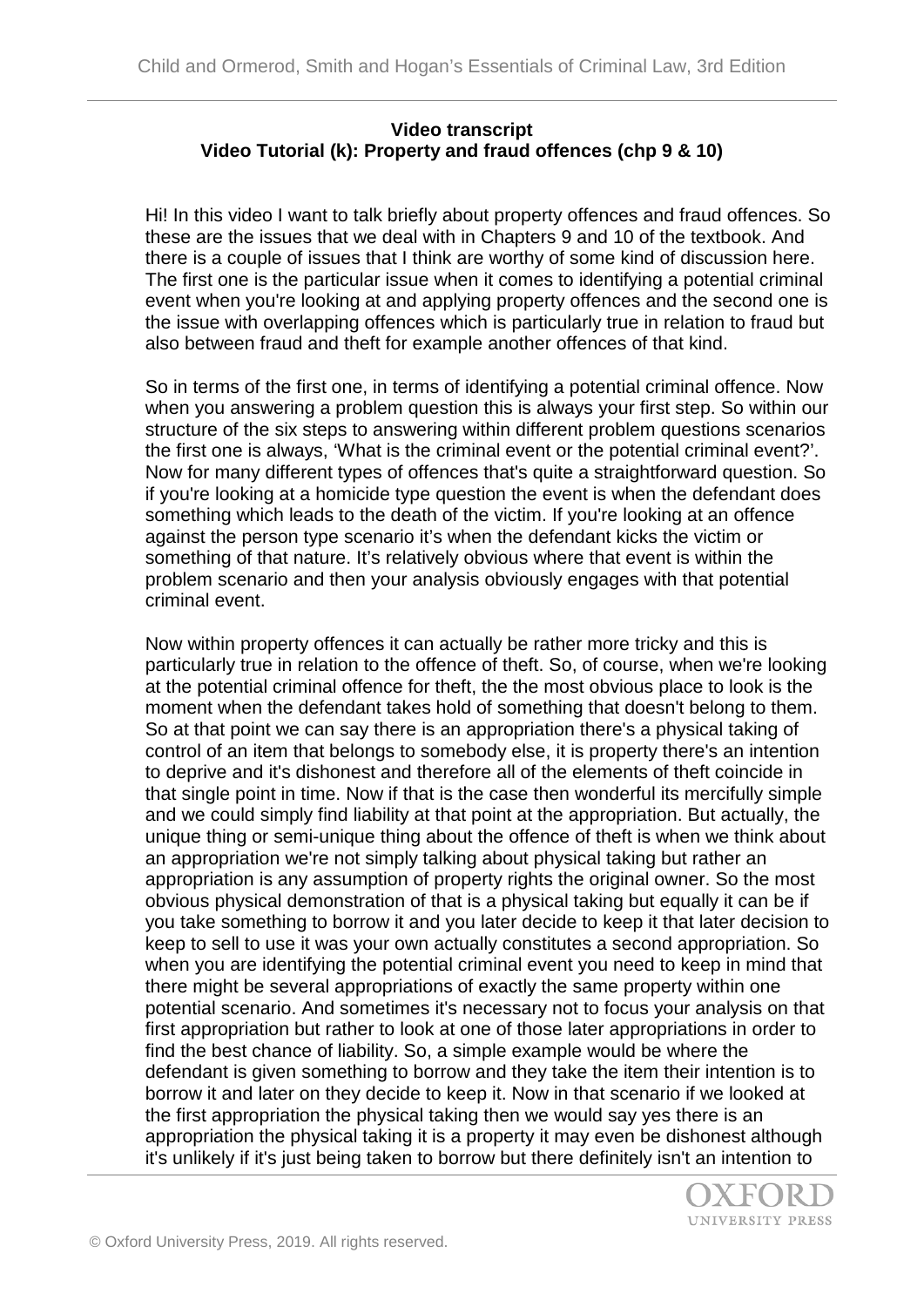permanently deprive. The intention of the defendant at the time of the taking is simply to borrow the item and therefore there can't be liability there is no coincidence. So rather than simply concluding there's no crime this is where I encourage you to look for alternative appropriations. At the point our defendant decided to keep the item this in itself amounts to a second appropriation and at this stage we can say, there is an appropriation, it is property, it did belong to another ,there's an appropriation of the property right, this time it is the intention permanently deprive and as long as it's considered dishonest we have a theft offence at this second stage of the appropriation. So it's just important thing to remember here that unlike many other offences the potential criminal event the location of the crime where you're looking for the coincidence of elements may be quite different for theft of there might be multiple appropriations and therefore multiple potential points we could find liability and you need sometimes to consider more than one in order to find the best chance of finding liability.

Okay, moving on and that's the first question in terms of indentifying the event. The other particularly tricky thing with certain property offences is overlap. Now sometimes this won't be tricky because the problem question will tell you the offence it's asking you to analyse. For example, if the problem question says discuss Dave's liability for theft for example then straightforwardly that's the offence you're looking at. However if the problem question tells you to simply assess Dave's liability then you may find in property offences that there are multiple choices. The overlap nowadays between theft and fraud is almost complete. There are very few things that you can class as theft which aren't also potentially fraud offences and equally within the offence of fraud you've got overlapping types of fraud offences. And actually, particularly fraud by false representation has been popularly argued to almost subsume all the other types of fraud as well.

Now the point here is if you were acting for a prosecuting authority this could be quite simple, you can simply just choose one offence and you can charge that for every single scenario within your problem question but actually within a problem question you're not simply a Prosecuting Authority looking to charge someone but you're also looking to demonstrate your understanding of the law demonstrate your wider knowledge. Now you therefore have a choice. Do you try and deal with all the potential offences and discuss each one in detail or do you just choose one and ignore the others? Those two approaches are the most common ones that students take. What I encourage you to do is a third option which is essentially to take what you think is the most likely offence to be charged. Likely because it's the most serious, likely because it's the most appropriate label, likely because is perhaps the easiest to prosecute identify that offence go through all the elements in detail when you're applying to the problem facts but then afterwards to acknowledge in just maybe one or two sentences the fact that as well as the offence that we've analysed this offence or this scenario could alternatively be analysed in relation to these other offences.

Now you don't need to go through all the detail of these other offences, you simply won't have time in most scenarios, but at least with knowledge it demonstrates to your reader that you have a more extended knowledge in the area of law and particularly of course when you're looking at fraud offences where there is this real